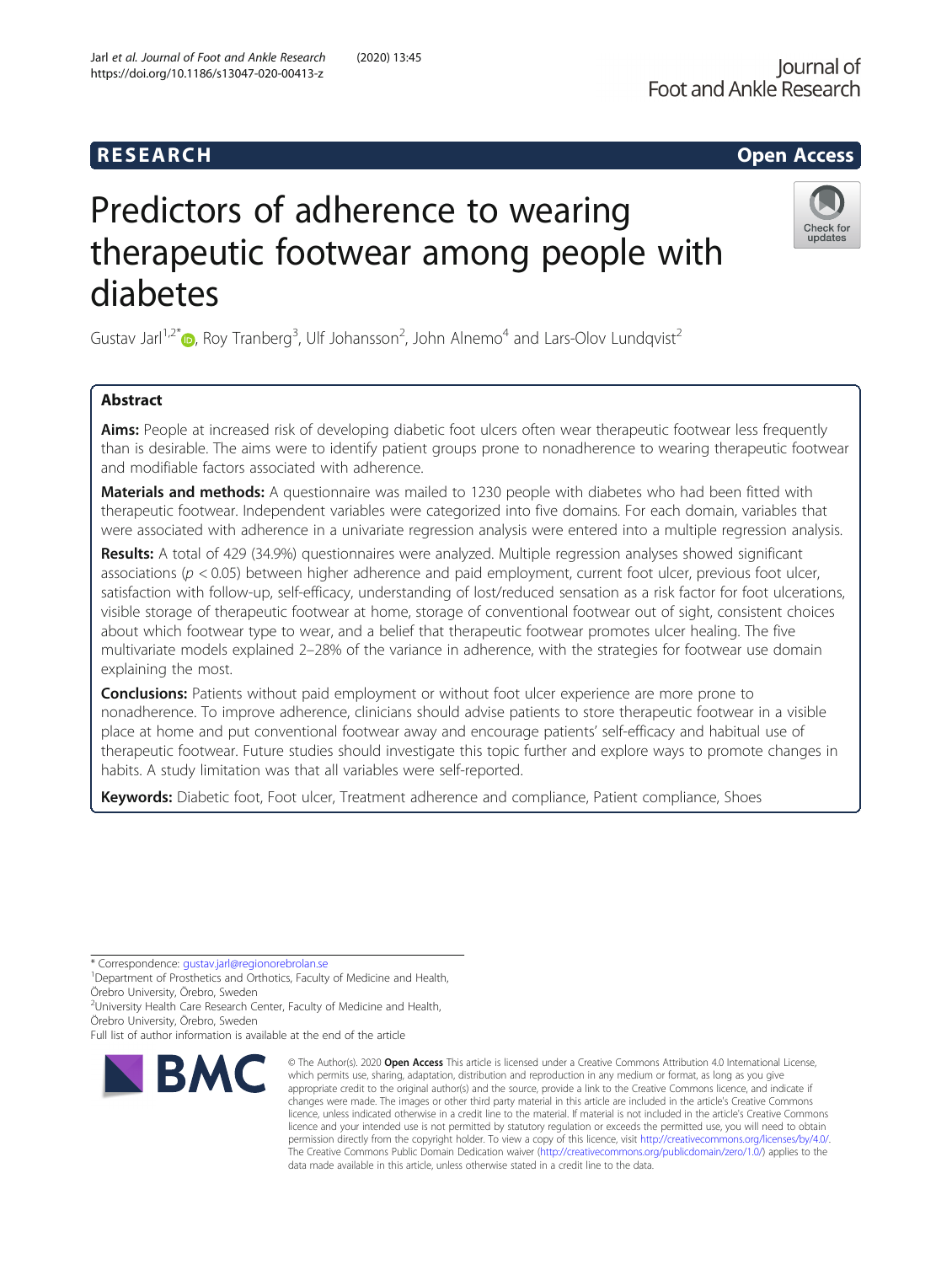## Introduction

Diabetic foot ulcers affect 19–34% of people with diabetes during their lifetimes and are associated with increased mortality and risk of amputation [[1\]](#page-7-0). Although most ulcers heal, recurrence rates are alarmingly high: approximately 40% of patients develop a new ulcer within 1 year after healing, and this figure increases to 60 and 65% after 3 and 5 years, respectively [\[1](#page-7-0)]. Evidence-based guidelines and systematic reviews recommend that people with previous plantar foot ulcers wear therapeutic footwear to prevent reulceration [[2,](#page-7-0) [3](#page-7-0)], but the level of adherence to wearing therapeutic footwear is often lower than desirable [\[4](#page-7-0)–[7](#page-7-0)]. A review from 2016 [\[8\]](#page-7-0) identified only six quantitative observational studies that investigated footwear adherence and did not find strong evidence for the ability of any factor to predict adherence. Two studies in the review found that perceiving the benefits of wearing therapeutic footwear was associated with a higher degree of adherence [[4,](#page-7-0) [6](#page-7-0)]. Several other factors were associated with adherence in some studies but not in others (age [\[4](#page-7-0), [6,](#page-7-0) [7,](#page-7-0) [9\]](#page-7-0), body mass index  $[4, 7]$  $[4, 7]$  $[4, 7]$  $[4, 7]$ , diabetes type  $[4, 7, 9]$  $[4, 7, 9]$  $[4, 7, 9]$  $[4, 7, 9]$  $[4, 7, 9]$ , foot deformity and minor amputation [\[4](#page-7-0), [7,](#page-7-0) [9\]](#page-7-0), perceived severity of the foot condition [[6,](#page-7-0) [9](#page-7-0)], and therapeutic footwear appearance [\[4](#page-7-0), [7,](#page-7-0) [9](#page-7-0)]). After searching in the relevant databases for more recent publications, we found only one quantitative observational study. In that study, adherence was not significantly different between men and women [\[10](#page-7-0)]. Interventional studies to improve adherence are even more rare. We are aware of only one small experimental study, which found that motivational interviewing improved adherence in the short term but that adherence returned to the low baseline level in the long term [\[11](#page-7-0)]. Thus, it is still uncertain which patient groups are in most need of interventions to improve adherence and what variables should be the targets for such interventions. The aims of the study were to identify patient groups prone to nonadherence to wearing therapeutic footwear and modifiable factors associated with adherence.

## Materials and methods

A questionnaire was constructed based on the Health Belief Model, which includes perceived seriousness of the health condition, perceived susceptibility of developing the condition, perceived benefits and barriers to engaging in the health behavior, cues to action, and selfefficacy [\[12\]](#page-7-0). The model predicts that people who have better adherence to wearing therapeutic footwear have the following perceptions: foot ulcers are serious and they are susceptible to developing diabetic foot ulcers, there are substantial benefits and few obstacles to wearing therapeutic footwear, and they have a high degree of self-efficacy and experience some cue prompting them to wear the therapeutic footwear. The model has previously been used to study diabetic foot self-care adherence [[13\]](#page-7-0) but not to study adherence to wearing therapeutic footwear. The questionnaire included items covering demographics, diabetes type, foot complications, satisfaction with services, understanding of sensory neuropathy as a risk factor for foot ulcers, internal locus of control, belief in the efficacy of therapeutic footwear, concerns about the prevention and healing of foot ulcers, self-efficacy, general health, depression, attitudes towards therapeutic and conventional footwear, footwear adherence, reminders to use therapeutic footwear, and social support. Some items were constructed for this study, while the majority of the items were copied or adapted from existing validated instruments [[14](#page-7-0)–[22](#page-7-0)]. The questionnaire was pilot tested on five people with experience with diabetic foot ulcers [[5](#page-7-0)]. They answered the questionnaire and were subsequently interviewed individually on their understanding of the content. After minor revisions, the questionnaire was mailed to all people ( $n = 1230$ ) fulfilling the criteria for inclusion in the study in May and June 2017. The inclusion criteria were that the person should be at least 18 years old (on January 1, 2016), have diabetes mellitus, have been prescribed therapeutic footwear at some point and have visited one of the two participating prosthetic and orthotic clinics from January–December 2016. Bilateral major amputation was the only exclusion criterion. For those who had not responded to the questionnaire 1 month later, a reminder letter was sent. The study was approved by the Regional Ethics Committee Review Board of Uppsala (reference number 2016/528).

## Statistical methods

The respondents' age and sex distributions were compared to those of the rest of the sample, using a twosided t-test and  $\chi^2$ -test, respectively, with  $p < 0.05$  indicating a statistically significant difference. The dependent variable, adherence to wearing therapeutic footwear, was measured with two questions adapted from the Questionnaire for Persons with a Transfemoral Amputation  $[16]$  $[16]$  $[16]$ . The questions asked about the time of wearing therapeutic footwear in terms of both number of days per week (scale: 0 to 7) and number of hours per day (scale: 0–3, 4–6, 7–9, 10–12, 13–15, and more than 15). An index was calculated by multiplying the number of days/week by the number of hours/day and dividing this value by 108.5 (the number of waking hours per week, assuming 15.5 waking hours per day). For example, for a person wearing therapeutic footwear 7 days per week and 10–12 h per day, the index would be 7\*11/  $108.5 = 0.71$ , indicating that the person wears therapeutic footwear 71% of the waking day.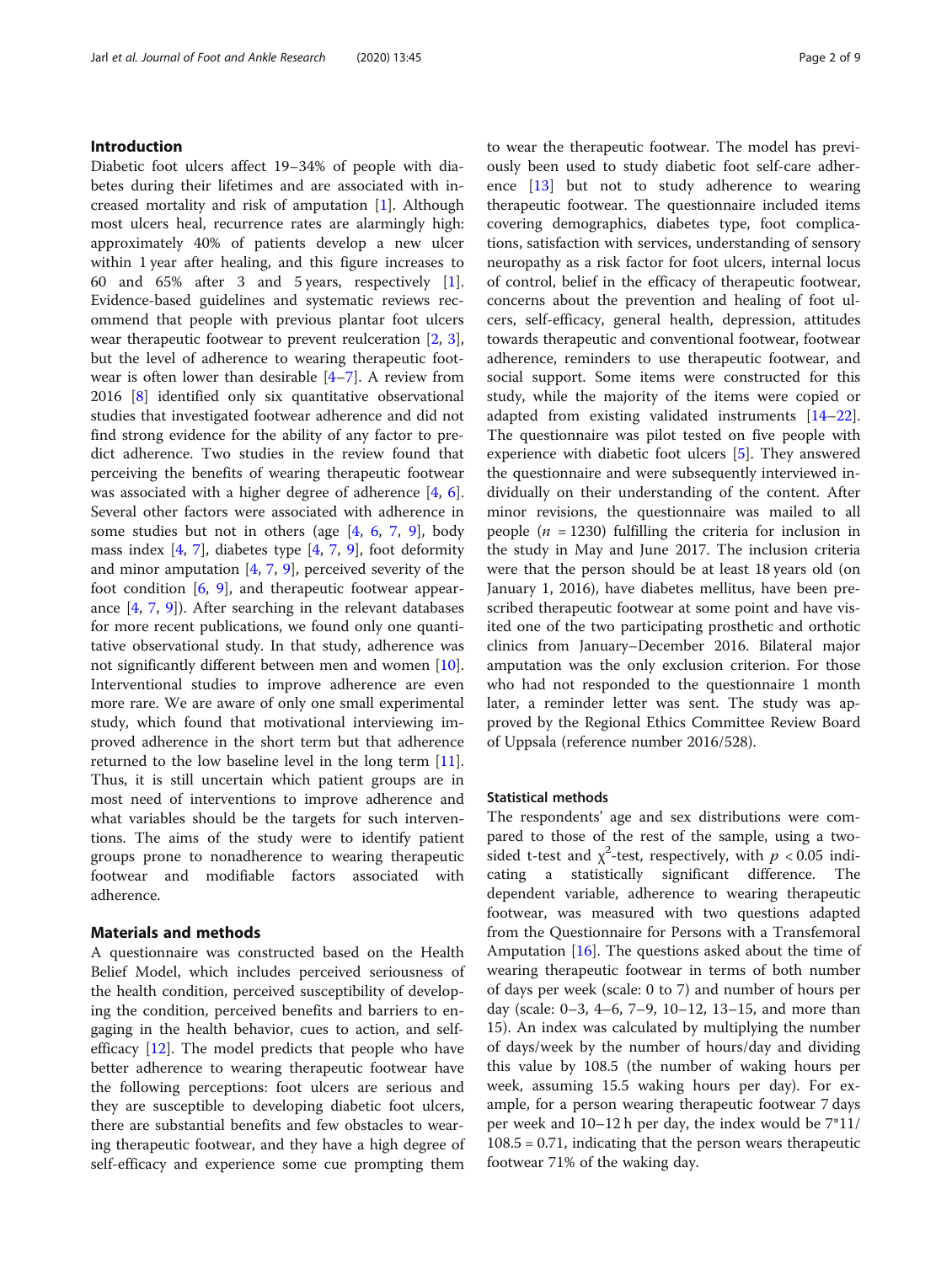The independent variables were grouped into five domains. The first domain consisted of variables related to demographics, health and social support with the aim of identifying patient groups prone to nonadherence. The second to fifth domains consisted of variables related to health care services, attitudes towards foot ulcers, strategies for footwear use and attitudes towards footwear. For the variables in these domains, the aim was to identify modifiable factors that were associated with adherence. Linear regression was used to test the associations between each variable and therapeutic footwear adherence. For each domain, variables with a  $p$ -value  $< 0.10$ were entered into a forward linear multiple regression analysis, in which  $p$ -values < 0.05 were considered statistically significant. In addition, explorative secondary analyses were conducted on variables in the domain that explained most of the variance in adherence. In these analyses, adherence levels were compared between response categories for each item using one-way analysis of variance (ANOVA) with Fisher's least significant difference (LSD) test as a post hoc test. *P*-values  $< 0.05$ were considered statistically significant. IBM SPSS Statistics for Windows, version 25.0 (Armonk, NY: IBM Corp.) was used for all statistical analyses.

## Results

In total, 469 valid questionnaires were returned, but 26 were excluded because the respondents stated that they did not own therapeutic footwear, and 14 were excluded because they had missing answers to the questions on therapeutic footwear adherence (dependent variable). Thus, 429 questionnaires were included in the analysis, for a response rate of 34.9%. The sex distributions of the respondents ( $n = 429$ ) and the rest of the sample ( $n =$ 801) were not significantly different (66.7% men vs 62.1% men,  $p = 0.112$ ). Mean age also did not significantly differ between respondents (mean 69.1 years, standard deviation 10.6) and the rest of the sample (mean 69.6 years, standard deviation 13.3;  $p = 0.519$ ). The majority of the respondents were men, retired, had type 2 diabetes, were ulcer-free at the time of the survey and had a history of foot ulcers (Table [1](#page-3-0)). A minority of the respondents had amputations. On average, the respondents wore their therapeutic footwear 50.3% of the waking day (standard deviation 32.8%).

## Domain 1. Demographics, health and social support

In the univariate regression analyses, being retired, having paid employment, having type 1 diabetes, having type 2 diabetes, having a current foot ulcer, having a previous foot ulcer, having a partial foot amputation, and having an amputation through or above the ankle had  $p$ -values less than 0.[1](#page-3-0)0 (Table 1). In the multiple regression analysis, having paid employment, having current foot ulcers and having previous foot ulcers were significant ( $p < 0.05$ ). The model explained 6% of the variance in adherence.

## Domain 2. Health care services

All three items in this domain (responsiveness of clinic staff, partnership of the patient in clinical decision making, and satisfaction with the follow-up of footwear) had p-values less than 0.10 (Table [2](#page-4-0)). Only satisfaction with follow-up was significant in the multiple regression analysis, which explained 5% of the variance in adherence.

## Domain 3. Attitudes towards foot ulcers

Understanding that lost or reduced sensation in the feet increases foot ulceration risk and being worried about developing new foot ulcers had  $p$ -values less than 0.10 in the univariate regression analyses, but only the former was significant ( $p < 0.05$ ) in the multiple regression analysis (Table [2\)](#page-4-0). The model explained 2% of the variance.

## Domain 4. Strategies for footwear use

All variables in this domain had  $p$ -values less than 0.10 in the univariate regression analyses (Table [2\)](#page-4-0). In the multiple regression analysis, four variables were significantly associated with adherence: self-efficacy (being confident about being able to wear therapeutic footwear all the time), storage of therapeutic footwear, storage of conventional footwear and approach to making choices about what footwear type to wear. The model explained 28% of the variance in adherence.

## Domain 5. Attitudes towards footwear

All but one variable in this domain had  $p$ -values less than 0.10 in the univariate regression analyses (Table [3](#page-5-0)). Only perception of footwear's effect on ulcer healing was significant in the multiple regression analysis, which explained 11% of the variance in adherence.

## Secondary analyses

Secondary analyses were performed on the four items that were significant in the multiple regression analysis of the Strategies for footwear use domain, as this domain explained the largest amount of variance (Table [4](#page-5-0)). In a comparison of the highest and lowest response categories for each item, the mean adherence differed between 0.25 and 0.35 across items. When the two items about footwear storage were combined for people who owned both therapeutic and conventional footwear, adherence was highest (0.61) among people who kept their therapeutic footwear visible at home and put their conventional footwear away. This value was more than six times higher than that for people with the lowest adherence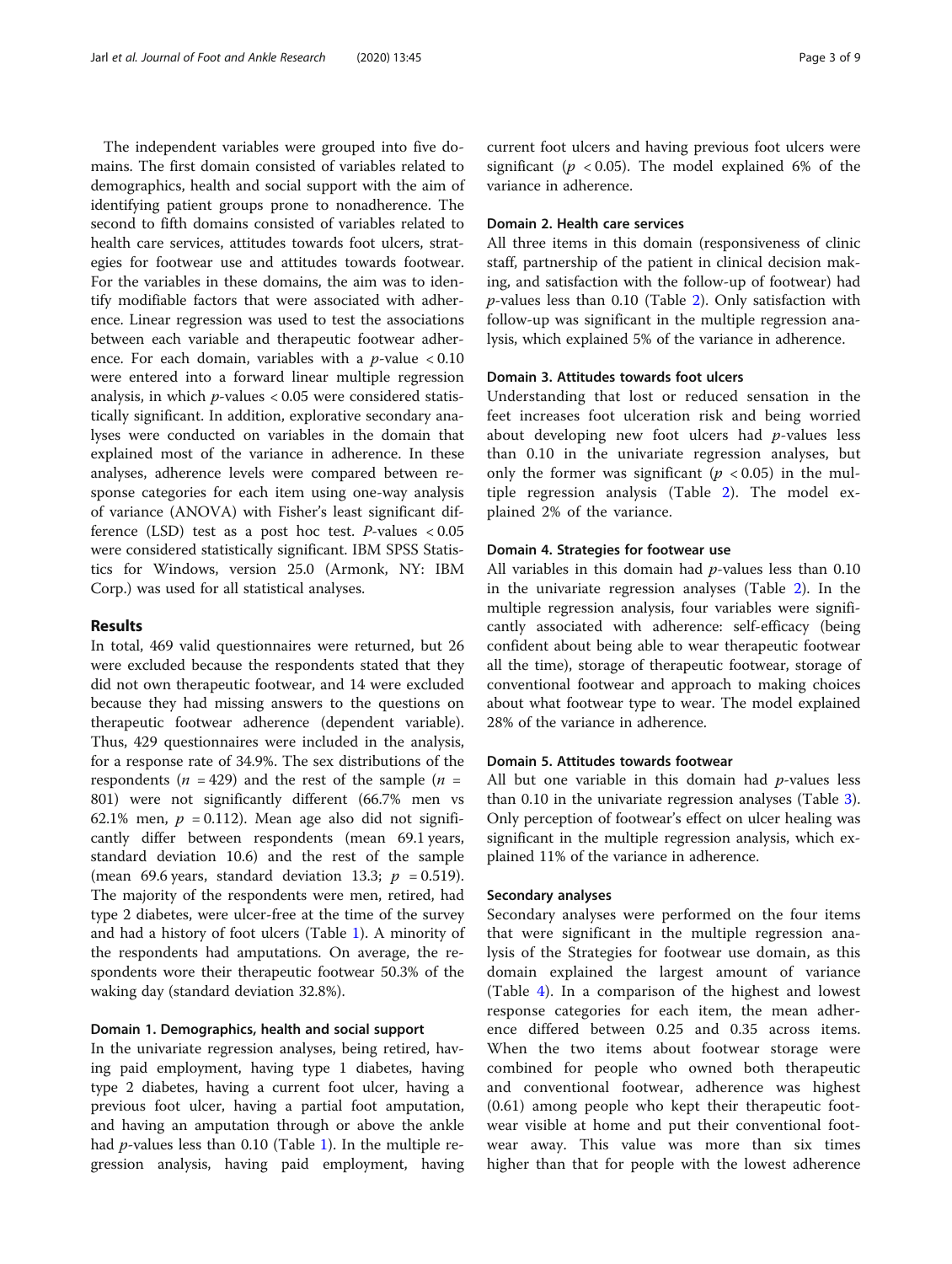## <span id="page-3-0"></span>**Table 1** Demographics, health and social support in relation to adherence ( $n = 429$ )

|                                                                                   |             |                      | Univariate<br>regression |            | Multiple<br>regression |            |
|-----------------------------------------------------------------------------------|-------------|----------------------|--------------------------|------------|------------------------|------------|
| Variables                                                                         |             | Adherence, mean (SD) | β                        | $p$ -value | β                      | $p$ -value |
| Sex                                                                               |             |                      |                          |            |                        |            |
| Men                                                                               | 287 (66.9)  | 0.49(0.32)           | .041                     | .395       |                        |            |
| Women                                                                             | 142 (33.1)  | 0.52(0.35)           |                          |            |                        |            |
| Age, mean (SD)                                                                    | 69.1 (10.6) | 0.50(0.33)           | $-.052$                  | .285       |                        |            |
| Education                                                                         |             |                      |                          |            |                        |            |
| Incomplete elementary schooling                                                   | 11(2.7)     | 0.48(0.34)           | $-.010$                  | .841       |                        |            |
| Elementary school                                                                 | 143 (34.8)  | 0.49(0.34)           | $-.014$                  | .780       |                        |            |
| Upper secondary school                                                            | 152 (37.0)  | 0.51(0.35)           | .023                     | .638       |                        |            |
| College/university                                                                | 105(25.5)   | 0.50(0.29)           | $-.007$                  | .889       |                        |            |
| Occupation <sup>+</sup>                                                           |             |                      |                          |            |                        |            |
| Retired ‡                                                                         | 296 (70.1)  | 0.48(0.33)           | $-.088$                  | .072       | $-.004$                | .946       |
| Paid employment #                                                                 | 71 (16.8)   | 0.61(0.31)           | .146                     | .003       | .154                   | $.002*$    |
| Unemployed                                                                        | 11(2.6)     | 0.47(0.33)           | $-.014$                  | .769       |                        |            |
| Student                                                                           | 3(0.7)      | 0.52(0.20)           | .004                     | .932       |                        |            |
| Disability pension                                                                | 57 (13.5)   | 0.53(0.34)           | .041                     | .401       |                        |            |
| Sick leave                                                                        | 25(5.9)     | 0.56(0.32)           | .049                     | .312       |                        |            |
| Diabetes type                                                                     |             |                      |                          |            |                        |            |
| Type 1 ‡                                                                          | 118 (27.5)  | 0.55(0.34)           | .087                     | .070       | .071                   | .151       |
| Type $2$ $\ddagger$                                                               | 309 (72.0)  | 0.49(0.33)           | $-.081$                  | .093       | $-.065$                | .192       |
| Other type                                                                        | 2(0.5)      | 0.32(0)              | .038                     | .436       |                        |            |
| Current foot ulcer                                                                |             |                      |                          |            |                        |            |
| Yes ‡                                                                             | 131 (30.8)  | 0.58(0.32)           | .150                     | .002       | .108                   | $.032*$    |
| No                                                                                | 295 (69.2)  | 0.47(0.33)           |                          |            |                        |            |
| Previous foot ulcer                                                               |             |                      |                          |            |                        |            |
| Yes ‡                                                                             | 250 (60.1)  | 0.54(0.33)           | .158                     | .001       | .131                   | $.009*$    |
| No                                                                                | 166 (39.9)  | 0.44(0.32)           |                          |            |                        |            |
| Partial foot amputation                                                           |             |                      |                          |            |                        |            |
| Yes                                                                               | 62 (14.8)   | 0.60(0.32)           | .122                     | .012       | .063                   | .222       |
| No                                                                                | 356 (85.2)  | 0.48(0.33)           |                          |            |                        |            |
| Amputation through or above the ankle                                             |             |                      |                          |            |                        |            |
| Yes ‡                                                                             | 19 (4.5)    | 0.65(0.32)           | .096                     | .049       | .069                   | .169       |
| No                                                                                | 401 (95.5)  | 0.49(0.33)           |                          |            |                        |            |
| Is there someone close to you who supports you with your foot problems?           |             |                      |                          |            |                        |            |
| Yes                                                                               | 258 (61.7)  | 0.50(0.33)           | .004                     | .940       |                        |            |
| No                                                                                | 160 (38.3)  | 0.50(0.33)           |                          |            |                        |            |
|                                                                                   | Mean (SD)   |                      |                          |            |                        |            |
| Feeling down, depressed, or hopeless $(1 =$ Almost every day to $4 =$ Not at all) | 1.8(1.0)    | 0.51(0.33)           | $-.013$ .798             |            |                        |            |
| General health $(1 = Excellent to 5 = Poor)$                                      | 2.6(1.0)    | 0.50(0.33)           | .038                     | .432       |                        |            |

SD Standard deviation. †The percentages add up to more than 100% because more than one alternative could be chosen. ‡ Variables with p-values < 0.10 in the univariate analyses were entered in the multiple regression analysis by domain. \*  $p < 0.05$  in the multiple regression analysis. Multiple regression model F<sub>(3,394)</sub> = 8.04,  $p < 0.001, R^2 = 0.06$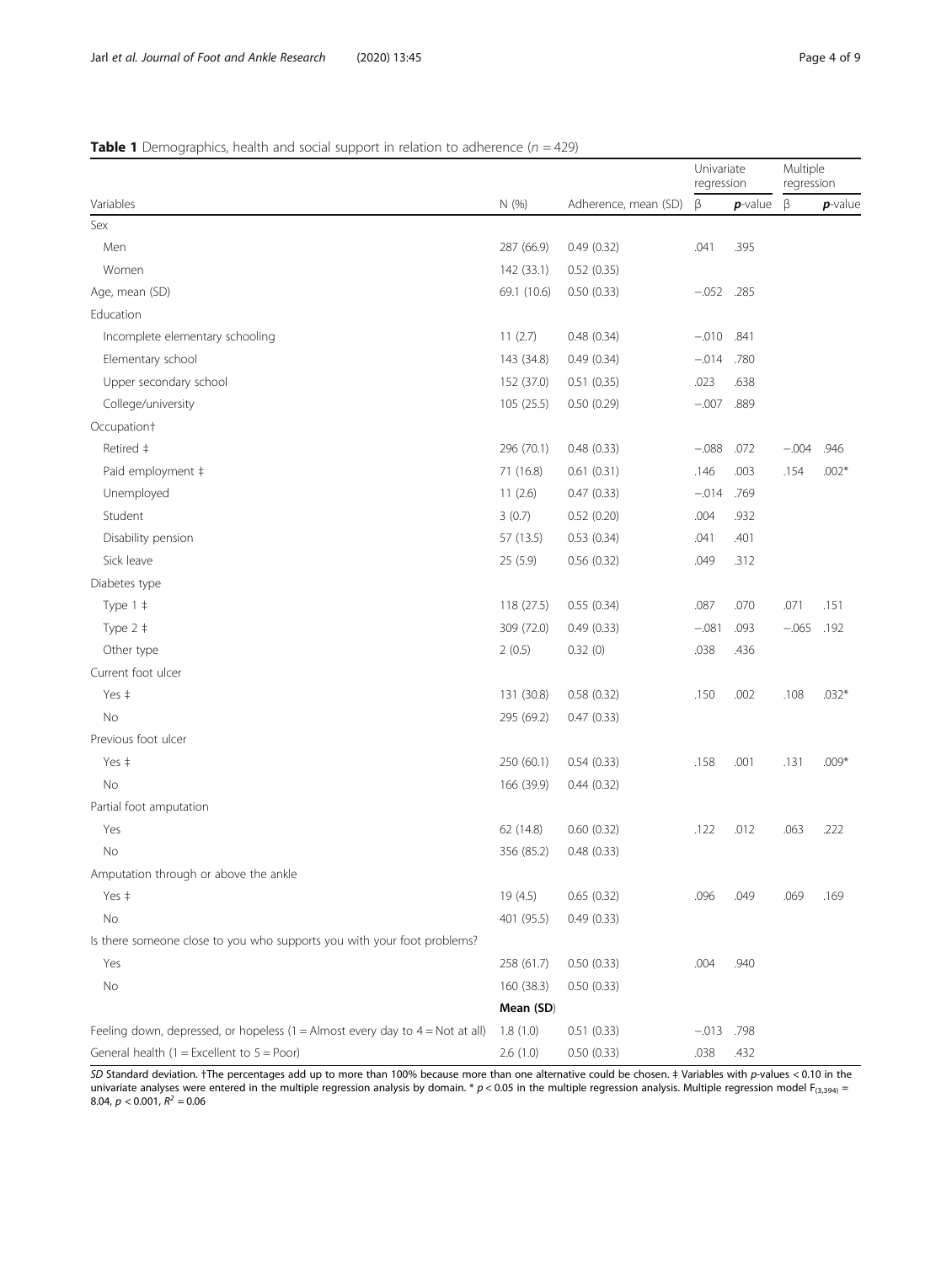## <span id="page-4-0"></span>Table 2 Health care services, attitudes towards foot ulcers and strategies for footwear use in relation to adherence

| Variables                                                                                                                                              |            | Univariate<br>regression |            | Multiple<br>regression |            |
|--------------------------------------------------------------------------------------------------------------------------------------------------------|------------|--------------------------|------------|------------------------|------------|
|                                                                                                                                                        |            | β                        | $p$ -value | $\beta$                | $p$ -value |
| <b>Health care services</b>                                                                                                                            |            |                          |            |                        |            |
| The staff were responsive to my concerns and questions (1 = Disagree to $3$ = Strongly agree) $\dagger$                                                | 2.5(0.6)   | .111                     | .029       | .017                   | .767       |
| I was a partner in decision making with clinic staff $(1 = Disagree$ to $3 = Strongly$ agree) $\dagger$                                                | 2.4(0.6)   | .084                     | .098       | $-.018$                | .743       |
| I am satisfied with the follow-up of my therapeutic footwear $(1 = Not$ satisfied at all<br>to $5 = \text{Very satisfied}$ +                           | 3.8(1.2)   | .236                     | < 0.001    | .226                   | $< 0.001*$ |
| Attitudes towards foot ulcers                                                                                                                          |            |                          |            |                        |            |
| Lost/reduced sensation in your feet increases the risk of foot ulcerations ( $1 =$ Strongly disagree<br>to $5 =$ Strongly agree) $\dagger$             | 3.9(1.2)   | .157                     | .001       | .153                   | $.002*$    |
| What you do yourself is the main thing that affects whether you develop new foot ulcers<br>$(1 =$ Strongly disagree to $5 =$ Strongly agree) $\dagger$ | 3.7(1.2)   | .032                     | .519       |                        |            |
| Worried about getting new foot ulcers in the future (1 = Not at all to $5 =$ Very much) $\dagger$                                                      | 3.0(1.4)   | .099                     | .044       | .051                   | .327       |
| <b>Strategies for footwear use</b>                                                                                                                     |            |                          |            |                        |            |
| Confident I would always wear therapeutic footwear if I decided to do so $(1 = \text{Very}$ uncertain<br>to $4 = \text{Very certain}$ +                | 3.1(1.0)   | .403                     | < 0.001    | .201                   | $< 0.001*$ |
|                                                                                                                                                        | n(%)       |                          |            |                        |            |
| Where do you keep your therapeutic footwear? +                                                                                                         |            | $-.241$                  | < 0.001    | $-.171$                | $.001*$    |
| Put away, e.g., in a wardrobe                                                                                                                          | 26(6.3)    |                          |            |                        |            |
| Visible at home                                                                                                                                        | 384 (93.7) |                          |            |                        |            |
| Where do you keep your conventional footwear? +                                                                                                        |            | .330                     | < .001     | $-.159$                | $.004*$    |
| Visible at home                                                                                                                                        | 198 (47.1) |                          |            |                        |            |
| Put away, e.g., in a wardrobe                                                                                                                          | 135 (32.1) |                          |            |                        |            |
| Do not own conventional footwear                                                                                                                       | 87 (20.7)  |                          |            |                        |            |
| How do you choose between wearing therapeutic and conventional footwear? +                                                                             |            | .383                     | < 0.001    | .271                   | $< 0.01*$  |
| Decide each time                                                                                                                                       | 141 (42.6) |                          |            |                        |            |
| I always do it the same way                                                                                                                            | 190 (57.4) |                          |            |                        |            |
| Does someone usually remind you to wear your therapeutic footwear? †                                                                                   |            | $-.099$                  | .043       | .689                   | .994       |
| Yes, clinic staff and/or people close to me                                                                                                            | 95 (22.9)  |                          |            |                        |            |
| <b>No</b>                                                                                                                                              | 320 (77.1) |                          |            |                        |            |

SD Standard deviation. † Variables with p-values < 0.10 in the univariate analyses were entered in the multiple regression analysis per domain. \*  $p$  < 0.05 in the multiple regression analysis

Multiple regression model for the Health care services domain,  $F_{(1,374)} = 20.10$ ,  $p < 0.001$ ,  $R^2 = 0.05$ ; Attitudes towards foot ulcers domain,  $F_{(1,400)} = 9.58$ ,  $p < 0.002$ ,  $R^2 = 0.02$ ; and Strategies for footwear use domain,  $F_{(4,309)} = 28.98$ ,  $p < 0.001$ ,  $R^2 = 0.28$ 

(0.09), that is, people who kept their conventional footwear visible at home and put their therapeutic footwear away.

## **Discussion**

The first aim of the study was to identify patient groups who were prone to nonadherence. People with paid employment had higher adherence than those without paid employment, which may be because employed people spend more time away from home, where adherence is often higher than at home [\[7\]](#page-7-0). Furthermore, the level of adherence was higher among people with current or previous foot ulcers, suggesting that active foot complications may serve as a wake-up call to patients [\[23\]](#page-7-0) and that additional clinical attention should be paid to

people without personal experience of foot ulcers. However, differences in adherence were small between those with and without paid employment and between those with and without ulcer experience (Table [1\)](#page-3-0). This may also explain why previous studies with smaller sample sizes have not found employment [[7](#page-7-0), [9\]](#page-7-0) or previous foot ulcer experiences [[7,](#page-7-0) [9](#page-7-0), [24\]](#page-7-0) to be significantly associated with adherence. Previous amputations were associated with adherence in the univariate analysis but not in the multiple regression analysis. This result may be explained by the fact that most amputations are preceded by a foot ulcer [[25](#page-8-0)], and thus, the ulcer and amputation variables may have overlapped. The majority of the respondents in this study were men, which is consistent with several studies that have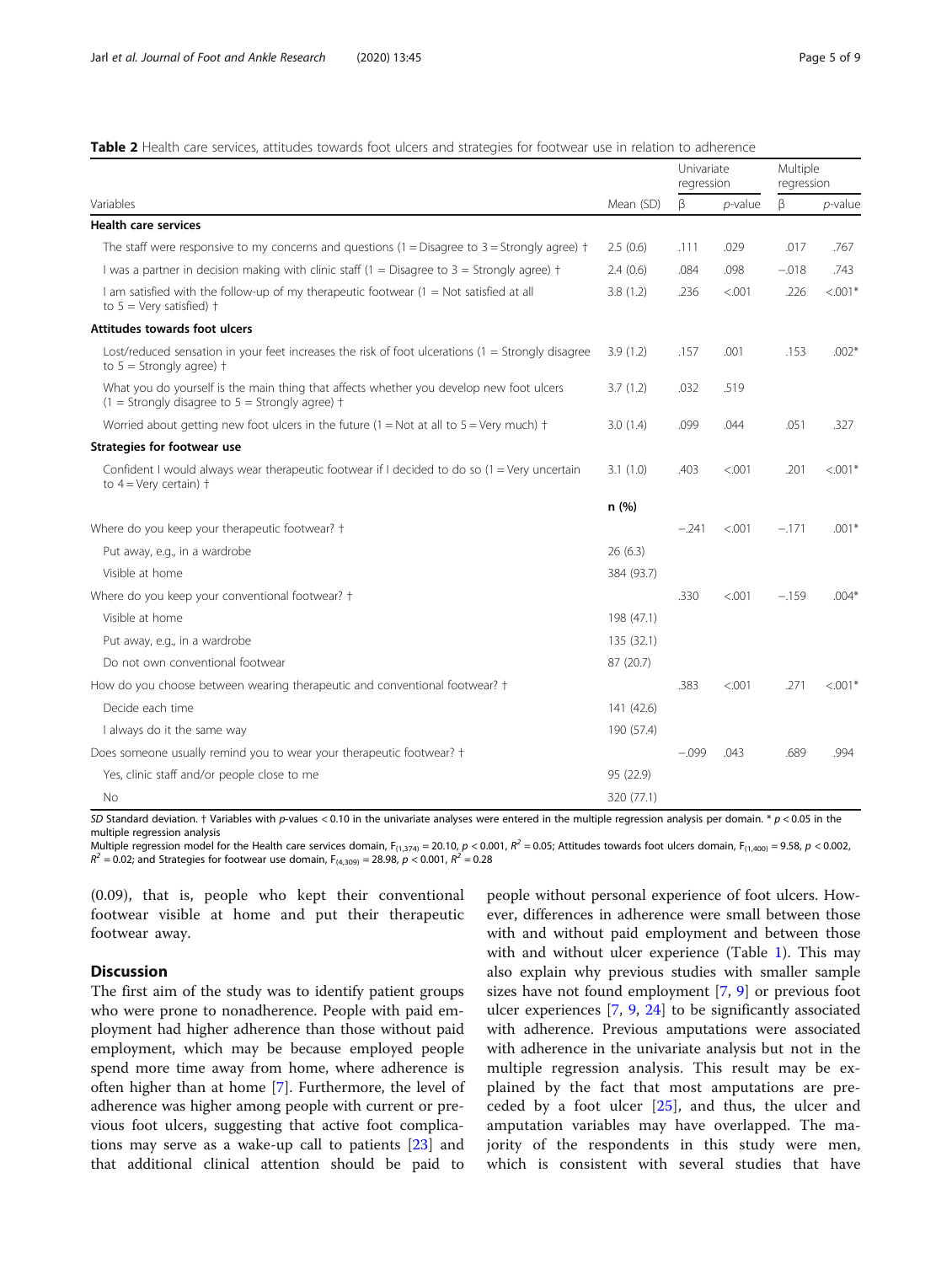## <span id="page-5-0"></span>Table 3 Attitudes towards footwear in relation to adherence

| Variables                                                                                 |          | Univariate regression |            | Multiple regression |            |
|-------------------------------------------------------------------------------------------|----------|-----------------------|------------|---------------------|------------|
|                                                                                           |          | β                     | $p$ -value | β                   | $p$ -value |
| 1. Effect on ulcer healing t                                                              | 4.2(0.8) | .367                  | < .001     | .324                | $< 0.001*$ |
| 2. Effect on reducing the risk of new ulcers t                                            | 4.2(0.8) | .312                  | < .001     | .127                | .137       |
| 3. Difficulties walking in the footwear +                                                 | 3.7(1.1) | .308                  | < .001     | .103                | .110       |
| 4. Appearance +                                                                           | 2.6(1.2) | .102                  | .043       | $-.014$             | .815       |
| 5. Weight +                                                                               | 2.7(1.1) | .168                  | .001       | .070                | .242       |
| 6. Price +                                                                                | 3.4(1.2) | .145                  | .006       | .038                | .531       |
| 7. Pain when standing and walking †                                                       | 3.9(1.0) | .277                  | < .001     | .101                | .138       |
| 8. Difficulties putting on and taking off the footwear +                                  | 3.4(1.0) | .155                  | .002       | .055                | .361       |
| 9. Ease of use in everyday activities, e.g., in your work t                               | 3.7(1.1) | .246                  | < .001     | .094                | .140       |
| 10. Feeling inclined to wear the footwear in public +                                     | 3.0(1.1) | .107                  | .034       | $-.053$             | .380       |
| 11. Fit of the footwear +                                                                 | 3.8(1.1) | .274                  | < .001     | .079                | .203       |
| 12. Probability of new ulceration within 12 months if I always wear therapeutic footwear  | 2.0(0.8) | .026                  | .609       |                     |            |
| 13. Probability of new ulceration within 12 months if I never wear therapeutic footwear † | 2.8(1.0) | .182                  | < .001     | .078                | .197       |

SD standard deviation. Response options: for items 1–11, 1 = Conventional footwear is much better to 5 = Therapeutic footwear is much better, where 3 indicates indifference; for items 12–13, 1 = Highly improbable to 4 = Highly probable. † Variables with p-values < 0.10 in the univariate analyses were entered in the multiple regression analysis.  $* p < 0.05$  in the multiple regression analysis Multiple regression model,  $F_{(1,261)} = 28.02$ ,  $p < 0.001$ ,  $R^2 = 0.11$ 

| Variables                                                                | N(% )      | Adherence, mean (SD) | Comparisons of adherence t        |
|--------------------------------------------------------------------------|------------|----------------------|-----------------------------------|
| Confident I would always wear therapeutic footwear if I decided to do so |            |                      | $F_{(3,405)} = 28.280 (p < .001)$ |
| Very uncertain                                                           | 46 (11.2)  | 0.29(0.31)           | a                                 |
| Moderately uncertain                                                     | 53 (13.0)  | 0.33(0.29)           | a                                 |
| Moderately certain                                                       | 125 (30.6) | 0.45(0.28)           | b                                 |
| Very certain                                                             | 185 (45.2) | 0.64(0.31)           | C                                 |
| How do you choose between wearing therapeutic and conventional footwear? |            |                      | $F_{(1,329)} = 56.411(p < .001)$  |
| Decide each time                                                         | 141 (42.6) | 0.32(0.28)           | a                                 |
| I always do it the same way                                              | 190 (57.4) | 0.57(0.30)           | b                                 |
| Where do you keep your therapeutic footwear?                             |            |                      | $F_{(1,408)} = 25.257(p < .001)$  |
| Put away, e.g., in a wardrobe                                            | 26(6.3)    | 0.21(0.26)           | a                                 |
| Visible at home                                                          | 384 (93.7) | 0.53(0.32)           | b                                 |
| Where do you keep your conventional footwear?                            |            |                      | $F_{(2,417)} = 28.080 (p < .001)$ |
| Visible at home                                                          | 198 (47.1) | 0.39(0.30)           | a                                 |
| Put away, e.g., in a wardrobe                                            | 135 (32.1) | 0.59(0.32)           | b                                 |
| Do not own conventional footwear                                         | 87 (20.7)  | 0.65(0.31)           | b                                 |
| Combination of footwear storage variables                                |            |                      | $F_{(3,320)} = 19.454(p < .001)$  |
| Conventional footwear visible at home, therapeutic footwear put away     | 14(4.3)    | 0.09(0.13)           | a                                 |
| Therapeutic and conventional footwear put away                           | 10(3.1)    | 0.37(0.32)           | b                                 |
| Therapeutic and conventional footwear visible at home                    | 178 (54.9) | 0.41(0.30)           | b                                 |
| Therapeutic footwear visible at home, conventional footwear put away     | 122 (37.7) | 0.61(0.30)           | C                                 |

SD Standard deviation. † When the one-way analysis of variance was significant ( $p < 0.05$ ), pairwise post hoc comparisons were conducted using Fisher's least significant difference (LSD) test. Different letters (a, b and c) denote that adherence was significantly different (p < 0.05), and the same letters denote that adherence was not significantly different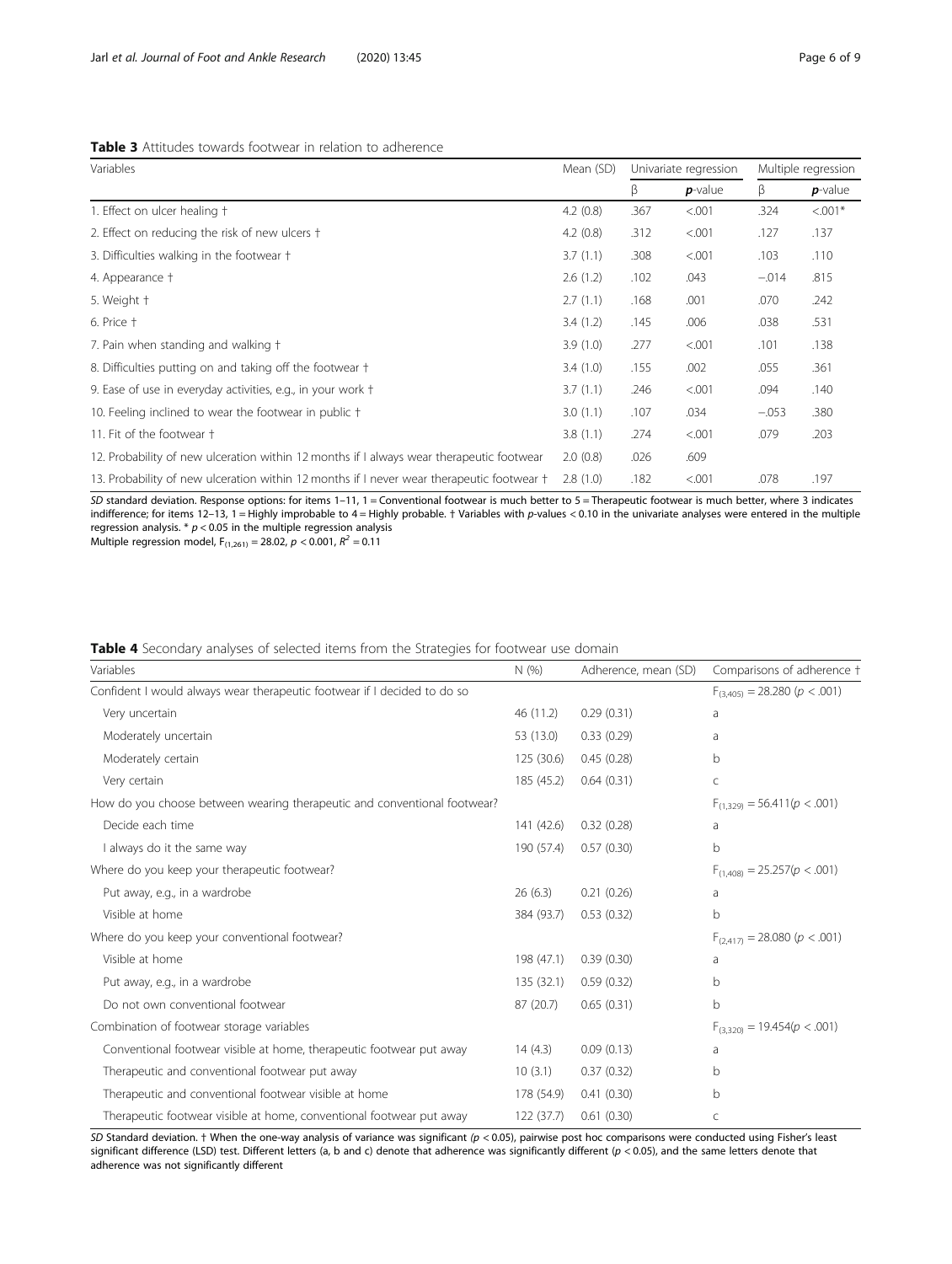found men to be at higher risk than women for developing foot ulcers [\[26](#page-8-0)]. Sex, age, education level and diabetes type were not associated with adherence. This finding is consistent with most previous research [[4,](#page-7-0) [6](#page-7-0), [7,](#page-7-0) [9](#page-7-0), [24,](#page-7-0) [27](#page-8-0)] and suggests that basic demographic and diabetes-related characteristics are not useful for identifying nonadherent patient groups.

The second aim was to identify modifiable factors that are associated with adherence to wearing therapeutic footwear. The greatest proportion of variance was explained by the Strategies for footwear use domain. This domain explained 28% of the variance, which is more than the variance explained in a previous study on footwear adherence [\[7](#page-7-0)]. The secondary analyses demonstrated substantial differences in adherence between people who stored their footwear in different ways, between people with high and low self-efficacy, and between people who did or did not make consistent choices about footwear. Although these aspects have not previously been investigated in quantitative studies, the results are consistent with qualitative studies that have found that the formation of new habits is important for adherence to diabetic foot self-care and footwear use [[28,](#page-8-0) [29\]](#page-8-0). The final regression model consisted of four variables (self-efficacy, conventional footwear storage, therapeutic footwear storage and habitual footwear choice) that explained a moderate proportion of the variance in adherence. This finding supports the notion that adherence is a multifactorial phenomenon [[8,](#page-7-0) [28](#page-8-0), [30\]](#page-8-0). It also indicates that the observed variables are of importance but that there still is a substantial amount of unexplained variance in adherence to therapeutic footwear. This unexplained variance may be due to other independent variables that were not measured in the present study as well as to errors in the measurement of adherence. Thus, future research should investigate additional variables, such as body mass index [\[7](#page-7-0)] and patients' acceptance of their disease and need of therapeutic footwear [\[31](#page-8-0)], as well as use objective measures of adherence, such as temperature and activity monitors [[32](#page-8-0)].

Studies on footwear adherence have been criticized for not defining the conceptual framework, resulting in high heterogeneity, and for focusing on a narrow range of factors, typically those related to the patient, therapy and health condition [[32](#page-8-0)]. This study included a wide range of factors and is the first study to use the entirety of the Health Belief Model to study the predictors of footwear adherence. However, perceived benefits of therapeutic footwear, self-efficacy and cues to action were the only factors from the model that were significantly associated with adherence in the multiple regression analysis. This would suggest that the model may need to be revised or replaced by another model to better understand footwear adherence.

Although the conclusions are preliminary, the study has some clinical implications. First, patients should be advised to store their conventional footwear out of sight to eliminate the visual cue (temptation) to wear it and increase the effort to choose it by needing to go and get it from somewhere else. Second, patients should be advised to keep their therapeutic footwear visible at home to provide a visual cue (reminder) to wear it and reduce the effort to choose it. Third, clinicians should discuss with patients how to form new footwear habits, that is, how therapeutic footwear can become the new default option that is chosen without conscious effort. Strategies to create such new habits is an important avenue for future research and may include advice on how to store footwear and patient education to support self-efficacy [\[33](#page-8-0)], which was the factor that most strongly correlated with adherence in this study. Other suggestions for clinicians to improve adherence are to follow-up therapeutic footwear prescription and educate patients on how peripheral neuropathy increases the risk of ulcerations. Additionally, patients should be educated with the aim of strengthening their belief in the efficacy of therapeutic footwear in healing and preventing ulcers. For instance, education could include a visualization of plantar pressure measurements to compare the amounts of pressure when one wears therapeutic footwear, wears conventional footwear and walks barefoot [[34\]](#page-8-0). Finally, clinicians prescribing therapeutic footwear should acknowledge that improving certain footwear attributes (e.g., fit, pain and walking difficulties) may improve adherence. However, these suggestions are preliminary, and future research is needed to explore this further.

This is the largest study on therapeutic footwear adherence to date, and the results revealed that adherence was explained to the largest extent by variables that have not previously been investigated. Thus, a strength of the study was that a wide range of potential predictors were included. Some limitations of the study were that it was observational and cross-sectional, which limited the possibility of inferring causality. For example, certain ways to store footwear, high self-efficacy and the habitual use of therapeutic footwear may improve adherence, but it is possible that these variables reflect adherence rather than cause it. Thus, future studies should use interventions to modify these variables to investigate whether they actually are causes of adherence and potential targets for clinical interventions to improve adherence. In addition, studies should be conducted in other countries to test the generalizability of the results. Other limitations were that we only had data on sex and age for the non-respondents, which means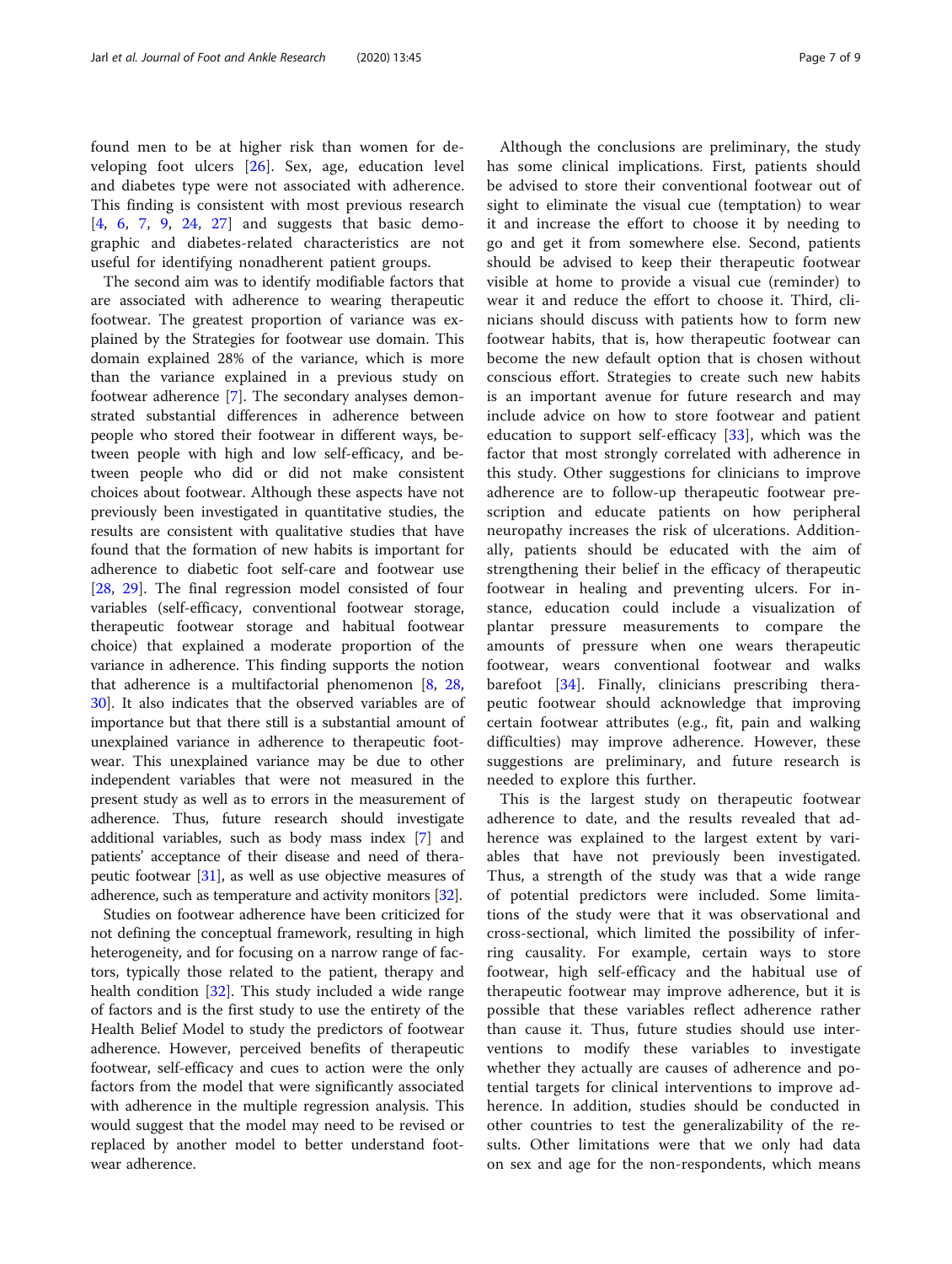<span id="page-7-0"></span>that we cannot know if the sample was representative of the full population. Furthermore, all data were selfreported, and the questionnaire's content validity and psychometric properties were not investigated.

## Conclusions

Patients without paid employment or without experience of foot ulcers are more prone to nonadherence than those with employment or with foot ulcer experience. To improve adherence, clinicians should advise patients to store therapeutic footwear in a visible place at home and put conventional footwear away and encourage patients' self-efficacy and habitual use of therapeutic footwear.

#### Abbreviations

ANOVA: One-way analysis of variance; LSD test: Fisher's least significant difference test

#### Acknowledgments

The authors thank the participants in the study.

#### Authors' contributions

G.J., R.T., J.A., and L-O.L. designed the study. G.J. and J.A. collected the data. L-O.L., U.J. and G.J. performed the statistical analyses. G.J. and L-O.L. wrote the manuscript. R.T and U.J. edited the manuscript. All authors read and approved the final manuscript.

#### Funding

The study was supported by a project grant from Region Örebro County, Sweden, grant number OLL-636111. The funder had no influence on the study design; the collection, analysis, and interpretation of the data; the writing of the manuscript; or the decision to submit it for publication. Open access funding provided by Örebro University.

#### Availability of data and materials

The data cannot be shared due to patient confidentiality and Swedish law.

#### Ethics approval and consent to participate

The study was approved by the Regional Ethics Committee Review Board of Uppsala (reference number 2016/528). All participants gave informed consent for participation in the study.

#### Consent for publication

Not applicable.

## Competing interests

G.J. is a consultant for Novo Nordisk but does not consider this to be a relevant conflict of interest with regard to this work. R.T., J.A., U.J., and L-O.L. have no conflicts to declare.

## Author details

<sup>1</sup>Department of Prosthetics and Orthotics, Faculty of Medicine and Health, Örebro University, Örebro, Sweden. <sup>2</sup>University Health Care Research Center, Faculty of Medicine and Health, Örebro University, Örebro, Sweden. <sup>3</sup>Department of Orthopaedics, Institute of Clinical Sciences, the Sahlgrenska Academy at University of Gothenburg, Gothenburg, Sweden. <sup>4</sup>Department of Prosthetics and Orthotics, Sahlgrenska University Hospital, Gothenburg, Sweden.

## Received: 14 April 2020 Accepted: 6 July 2020 Published online: 13 July 2020

## References

1. Armstrong DG, Boulton AJM, Bus SA. Diabetic foot ulcers and their recurrence. N Engl J Med. 2017;376:2367–75.

- 2. Bus SA, Lavery LA, Monteiro-Soares M, Rasmussen A, Raspovic A, Sacco ICN, van Netten JJ, on behalf of the International Working Group on the Diabetic Foot (IWGDF). Guidelines on the prevention of foot ulcers in persons with diabetes (IWGDF 2019 update). Diabetes Metab Res Rev. 2020; 36:e3269.
- 3. van Netten JJ, Raspovic A, Lavery LA, Monteiro-Soares M, Rasmussen A, Sacco I, Bus SA. Prevention of foot ulcers in the at-risk patient with diabetes: a systematic review. Diabetes Metab Res Rev. 2020;36:e3270.
- 4. Arts ML, de Haart M, Bus SA, Bakker JP, Hacking HG, Nollet F. Perceived usability and use of custom-made footwear in diabetic patients at high risk for foot ulceration. J Rehabil Med. 2014;46:357–62.
- Jarl G, Alnemo J, Tranberg R, Lundqvist L-O. Gender differences in attitudes and attributes of people using therapeutic shoes for diabetic foot complications. J Foot Ankle Res. 2019;12:21.
- 6. Macfarlane DJ, Jensen JL. Factors in diabetic footwear compliance. J Am Podiatr Med Assoc. 2003;93:485–91.
- 7. Waaijman R, Keukenkamp R, de Haart M, Polomski WP, Nollet F, Bus SA. Adherence to wearing prescription custom-made footwear in patients with diabetes at high risk for plantar foot ulceration. Diabetes Care. 2013;36: 1613–8.
- 8. Jarl G, Lundqvist L-O. Adherence to wearing therapeutic shoes among people with diabetes: a systematic review and reflections. Patient Prefer Adherence. 2016;10:1521–8.
- 9. Breuer U. Diabetic patient's compliance with bespoke footwear after healing of neuropathic foot ulcers. Diabet Metab. 1994;20:415–9.
- 10. Ehrmann D, Spengler M, Jahn M, Niebuhr D, Haak T, Kulzer B, Hermanns N. Adherence over time: the course of adherence to customized diabetic insoles as objectively assessed by a temperature sensor. J Diabetes Sci Technol. 2018;12(3):695–700.
- 11. Keukenkamp R, Merkx MJ, Busch-Westbroek TE, Bus SA. An explorative study on the efficacy and feasibility of the use of motivational interviewing to improve footwear adherence in persons with diabetes at high-risk of foot ulceration. J Am Podiatr Med Assoc. 2018;108:90–9.
- 12. Rosenstock IM. Historical origins of the health belief model. Health Educ Monogr. 1974;2:328-35.
- 13. Chin YF, Huang TT, Hsu BR. Impact of action cues, self-efficacy and perceived barriers on daily foot exam practice in type 2 diabetes mellitus patients with peripheral neuropathy. J Clin Nurs. 2013;22:61–8.
- 14. Bann CM, Fehnel SE, Gagnon DD. Development and validation of the diabetic foot ulcer scale-short form (DFS-SF). Pharmacoeconomics. 2003;21: 1277–90.
- 15. Jarl GM, Heinemann AW, Norling Hermansson LM. Validity evidence for a modified version of the orthotics and prosthetics users' survey. Disabil Rehabil Assist Technol. 2012;7:469–78.
- 16. Hagberg K, Brånemark R, Hägg O. Questionnaire for persons with a Transfemoral amputation (Q-TFA): initial validity and reliability of a new outcome measure. J Rehabil Res Dev. 2004;41:695–706.
- 17. Wallston KA, Stein MJ, Smith CA. Form C of the MHLC scales: a conditionspecific measure of locus of control. J Pers Assess. 1994;63:534–53.
- 18. Samuelsson K, Wressle E. User satisfaction with mobility assistive devices: an important element in the rehabilitation process. Disabil Rehabil. 2008;30: 551–8.
- 19. Ekback M, Benzein E, Lindberg M, Arestedt K. The Swedish version of the multidimensional scale of perceived social support (MSPSS)--a psychometric evaluation study in women with hirsutism and nursing students. Health Qual Life Outcomes. 2013;11:168.
- 20. Kroenke K, Spitzer RL, Williams JB. The PHQ-9: validity of a brief depression severity measure. J Gen Intern Med. 2001;16:606–13.
- 21. Vileikyte L, Gonzalez JS, Leventhal H, Peyrot MF, Rubin RR, Garrow A, Ulbrecht JS, Cavanagh PR, Boulton AJ. Patient interpretation of neuropathy (PIN) questionnaire: an instrument for assessment of cognitive and emotional factors associated with foot self-care. Diabetes Care. 2006;29: 2617–24.
- 22. Sullivan M, Karlsson J, Ware JE Jr. The Swedish SF-36 health survey--I. evaluation of data quality, scaling assumptions, reliability and construct validity across general populations in Sweden. Soc Sci Med. 1995;41:1349–58.
- 23. Coffey L, Mahon C, Gallagher P. Perceptions and experiences of diabetic foot ulceration and foot care in people with diabetes: a qualitative metasynthesis. Int Wound J. 2019;16:183–210.
- 24. Chantelau E, Haage P. An audit of cushioned diabetic footwear: relation to patient compliance. Diabet Med. 1994;11:114–6.